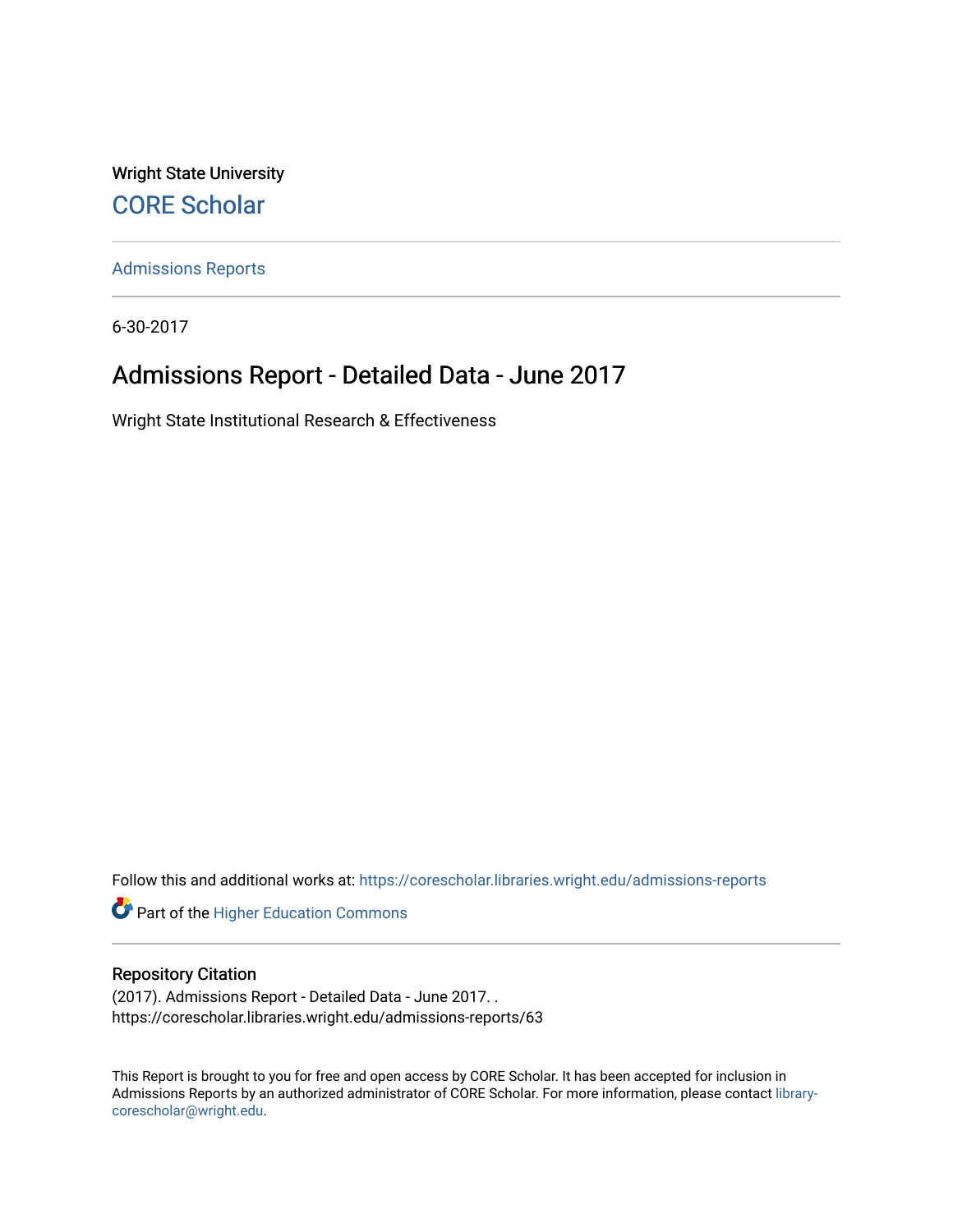### *Wright State University* **New Direct From High School Applications for Dayton Campus By Intended College by Department as of June 30 For Fall Term of: 2017**

|                                                                          | 2015                           |                      |                   |                                |                    |                   |                        | 2016                 | 2017              |                       |                    |                   |                                |                |                 |                       |                |                   |
|--------------------------------------------------------------------------|--------------------------------|----------------------|-------------------|--------------------------------|--------------------|-------------------|------------------------|----------------------|-------------------|-----------------------|--------------------|-------------------|--------------------------------|----------------|-----------------|-----------------------|----------------|-------------------|
|                                                                          | Apps as                        |                      | % Change          | <b>Admits</b>                  |                    | % Change          | Apps as                |                      | % Change          | <b>Admits as</b>      |                    | % Change          | Apps as                        |                | $%$ Change      | <b>Admits as</b>      |                | % Change          |
|                                                                          | of Jun. 30                     | No.                  | Over 2014<br>$\%$ | of Jun. 30                     | No.                | Over 2014<br>$\%$ | of Jun. 30             | No.                  | Over 2015<br>$\%$ | of Jun. 30            | No.                | Over 2015<br>$\%$ | of Jun. 30                     | No.            | Over 2016<br>%  | of Jun. 30            | No.            | Over 2016<br>$\%$ |
| Raj Soin College of Business                                             |                                |                      |                   |                                |                    |                   |                        |                      |                   |                       |                    |                   |                                |                |                 |                       |                |                   |
| Accountancy                                                              | 118                            | $-15$                | $-11%$            | 94                             | $-22$              | $-19%$            | 137                    | 19                   | 16%               | 111                   | 17                 | 18%               | 109                            | $-28$          | $-20%$          | 95                    | $-16$          | $-14%$            |
| <b>Business Economics</b>                                                | 175                            | $-3$                 | $-2%$             | 118                            | -8                 | $-6%$             | 217                    | 42                   | 24%               | 134                   | 16                 | 14%               | 207                            | $-10$          | $-5%$           | 151                   | 17             | 13%               |
| Finance & Financial Services                                             | 62                             | 10                   | 19%               | 50                             | 5                  | 11%               | 73                     | 11                   | 18%               | 60                    | 10                 | 20%               | 69                             | $-4$           | $-5%$           | 59                    | $-1$           | $-2%$             |
| Information Systems & Supply Chain Mgt                                   | 22                             | $-2$                 | $-8%$             | 21                             | $\mathbf 0$        | 0%                | 24                     | $\overline{2}$       | 9%                | 20                    | $-1$               | $-5%$             | 22                             | $-2$           | $-8%$           | 21                    | $\overline{1}$ | 5%                |
| Management & International Business                                      | 154                            | 30                   | 24%               | 109                            | 10                 | 10%               | 140                    | $-14$                | $-9%$             | 102                   | $-7$               | $-6%$             | 116                            | $-24$          | $-17%$          | 90                    | $-12$          | $-12%$            |
| Marketing                                                                | 118                            | 9                    | 8%                | 90                             | 6                  | 7%                | 136                    | 18                   | 15%               | 110                   | 20                 | 22%               | 115                            | $-21$          | $-15%$          | 98                    | $-12$          | $-11%$            |
| <b>Business-Other</b>                                                    | 82                             | 16                   | 24%               | 70                             | 16                 | 30%               | 91                     | 9                    | 11%               | 78                    | 8                  | 11%               | 24                             | $-67$          | $-74%$          | 24                    | $-54$          | $-69%$            |
| <b>RSCOB Total</b>                                                       | 731                            | 45                   | 7%                | 552                            | $\overline{7}$     | 1%                | 818                    | 87                   | 12%               | 615                   | 63                 | 11%               | 662                            | $-156$         | $-19%$          | 538                   | $-77$          | $-13%$            |
|                                                                          |                                |                      |                   |                                |                    |                   |                        |                      |                   |                       |                    |                   |                                |                |                 |                       |                |                   |
|                                                                          |                                |                      |                   |                                |                    |                   |                        |                      |                   |                       |                    |                   |                                |                |                 |                       |                |                   |
| College of Education & H.S.                                              |                                |                      |                   |                                |                    |                   |                        |                      |                   |                       |                    |                   |                                |                |                 |                       |                |                   |
| <b>Human Services</b>                                                    | 31                             | $-16$                | $-34%$            | 27                             | -8                 | $-23%$            | 23                     | -8                   | $-26%$            | 14                    | $-13$              | $-48%$            | 38                             | 15             | 65%             | 22                    | 8              | 57%               |
| Kinesiology & Health                                                     | 309                            | 19                   | 7%                | 189                            | $\overline{2}$     | 1%                | 284                    | $-25$                | $-8%$             | 200                   | 11                 | $6\%$             | 193                            | $-91$          | $-32%$          | 143                   | $-57$          | $-29%$            |
| Leadership Studies in Education & Org.                                   | $\bf 6$                        | $\mathbf 0$          | 0%                | $\overline{4}$                 | $\pmb{0}$          | 0%                |                        | $-6$                 | $-100%$           |                       | $-4$               | $-100%$           | 6                              | 6              |                 | $\overline{4}$        | $\overline{4}$ |                   |
| <b>Teacher Education</b>                                                 | 304                            | 9                    | 3%                | 242                            | $-7$               | $-3%$             | 304                    | $\mathsf 0$          | 0%                | 241                   | $-1$               | 0%                | 296                            | $-8$           | $-3%$           | 238                   | $-3$           | $-1%$             |
| <b>CEHS Total</b>                                                        | 650                            | 12                   | 2%                | 462                            | $-13$              | $-3%$             | 611                    | $-39$                | $-6%$             | 455                   | $-7$               | $-2%$             | 533                            | $-78$          | $-13%$          | 407                   | $-48$          | $-11%$            |
|                                                                          |                                |                      |                   |                                |                    |                   |                        |                      |                   |                       |                    |                   |                                |                |                 |                       |                |                   |
|                                                                          |                                |                      |                   |                                |                    |                   |                        |                      |                   |                       |                    |                   |                                |                |                 |                       |                |                   |
| College of Engineering & C.S.                                            |                                |                      |                   |                                |                    |                   |                        |                      |                   |                       |                    |                   |                                |                |                 |                       |                |                   |
| Biomedical, Industrial & Human Factors Engr.                             | 213                            | 25                   | 13%               | 175                            | 12                 | 7%                | 210                    | $-3$                 | $-1%$             | 182                   | $\overline{7}$     | 4%                | 156                            | $-54$          | $-26%$          | 137                   | $-45$          | $-25%$            |
| Computer Science & Engineering                                           | 333                            | 17                   | 5%                | 278                            | 13                 | 5%                | 395                    | 62                   | 19%               | 326                   | 48                 | 17%               | 334                            | $-61$          | $-15%$          | 278                   | $-48$          | $-15%$            |
| <b>Electrical Engineering</b>                                            | 95                             | $\overline{2}$       | 2%                | 78                             | 6                  | 8%                | 113                    | 18                   | 19%               | 90                    | 12                 | 15%               | 77                             | $-36$          | $-32%$          | 65                    | $-25$          | $-28%$            |
| Mechanical & Materials Engineering                                       | 366                            | 39                   | 12%               | 314                            | 41                 | 15%               | 402                    | 36                   | 10%               | 359                   | 45                 | 14%               | 343                            | $-59$          | $-15%$          | 310                   | $-49$          | $-14%$            |
| Engineering-Other                                                        | 29                             | 10                   | 53%               | 25                             | 10                 | 67%               | 11                     | $-18$                | $-62%$            | 11                    | $-14$              | $-56%$            | $\overline{7}$                 | $-4$           | $-36%$          | $\overline{7}$        | $-4$           | -36%              |
| <b>CECS Total</b>                                                        | 1,036                          | 93                   | 10%               | 870                            | 82                 | 10%               | 1,131                  | 95                   | 9%                | 968                   | 98                 | 11%               | 917                            | $-214$         | $-19%$          | 797                   | $-171$         | $-18%$            |
|                                                                          |                                |                      |                   |                                |                    |                   |                        |                      |                   |                       |                    |                   |                                |                |                 |                       |                |                   |
|                                                                          |                                |                      |                   |                                |                    |                   |                        |                      |                   |                       |                    |                   |                                |                |                 |                       |                |                   |
| <b>College of Nursing &amp; Health</b><br><b>College of Liberal Arts</b> | 863                            | 115                  | 15%               | 634                            | 69                 | 12%               | 870                    | $\overline{7}$       | 1%                | 644                   | $10$               | 2%                | 867                            | $-3$           | $0\%$           | 718                   | 74             | 11%               |
| African & African American Studies                                       | $\mathbf{1}$                   | $\mathbf 0$          | 0%                |                                |                    |                   | 3                      | $\overline{2}$       | 200%              | $\mathbf{1}$          | $\mathbf{1}$       |                   | 3                              | $\mathbf 0$    | $0\%$           | $\mathbf{1}$          | $\mathbf 0$    | 0%                |
| Art & Art History                                                        | 79                             | $-1$                 | $-1%$             | 51                             | $-5$               | $-9%$             | 103                    | 24                   | 30%               | 68                    | 17                 | 33%               | 64                             | $-39$          | $-38%$          | 45                    | $-23$          | $-34%$            |
| Communication                                                            | 107                            | 23                   | 27%               | 72                             | 16                 | 29%               | 104                    | $-3$                 | $-3%$             | 68                    | $-4$               | $-6%$             | 62                             | $-42$          | $-40%$          | 50                    | $-18$          | $-26%$            |
| <b>Criminal Justice</b>                                                  | 201                            | $-11$                | $-5%$             | 142                            | 10                 | 8%                | 215                    | 14                   | 7%                | 139                   | $-3$               | $-2%$             | 192                            | $-23$          | $-11%$          | 146                   | $\overline{7}$ | 5%                |
| Economics                                                                | 11                             | $-1$                 | $-8%$             | 8                              | $-3$               | $-27%$            | 9                      | $-2$                 | $-18%$            | 5                     | $-3$               | $-38%$            | $5\phantom{.0}$                | $-4$           | $-44%$          | 5                     | $\mathbf 0$    | 0%                |
| English Language & Literatures                                           | 72                             | $\overline{2}$       | 3%                | 56                             | $\mathbf{1}$       | 2%                | 67                     | $-5$                 | $-7%$             | 57                    | $\overline{1}$     | 2%                | 63                             | $-4$           | $-6%$           | 54                    | $-3$           | $-5%$             |
| History                                                                  | 31                             | $-7$                 | $-18%$            | 24                             | $-3$               | $-11%$            | 32                     | $\mathbf{1}$         | 3%                | 21                    | $-3$               | $-13%$            | 39                             | $\overline{7}$ | 22%             | 34                    | 13             | 62%               |
| <b>Liberal Studies</b>                                                   | 10                             | $\mathbf 0$          | 0%                | 8                              | $\mathbf{1}$       | 14%               | 11                     | $\mathbf{1}$         | 10%               | $6\phantom{1}6$       | $-2$               | $-25%$            | 8                              | $-3$           | $-27%$          | 5                     | $-1$           | $-17%$            |
| Modern Languages                                                         | 16                             | -8                   | $-33%$            | 14                             | $-7$               | $-33%$            | 20                     | $\overline{4}$       | 25%               | 18                    | $\overline{4}$     | 29%               | 15                             | $-5$           | $-25%$          | 15                    | $-3$           | $-17%$            |
| School of Music                                                          | 114                            | $-11$                | $-9%$             | 90                             | $\overline{2}$     | 2%                | 113                    | $-1$                 | $-1%$             | 77                    | $-13$              | $-14%$            | 125                            | 12             | 11%             | 100                   | 23             | 30%               |
| Religion, Philosophy, & Classics                                         | 12                             | $\overline{1}$       | 9%                | 11                             | $\overline{1}$     | 10%               | 13                     | $\mathbf{1}$         | $8\%$             | 8                     | $-3$               | $-27%$            | $6\phantom{1}$                 | $-7$           | $-54%$          | 5                     | $-3$           | $-38%$            |
| School of Public and International Affairs                               | 61                             |                      |                   | 54                             |                    |                   | 84                     |                      |                   | 63                    |                    |                   | 80                             | $-4$           | $-5%$           | 65                    | $\overline{2}$ | 3%                |
| Social Science Education                                                 | 16                             | $\overline{4}$       | 33%               | 15                             | 5                  | 50%               | 19                     | 3                    | 19%               | 16                    | -1                 | 7%                | 17                             | $-2$           | $-11%$          | 16                    | $\mathbf 0$    | 0%                |
| Social Work                                                              | 112                            | 6                    | 6%                | 71                             | $-1$               | $-1%$             | 108                    | $-4$                 | $-4%$             | 62                    | -9                 | $-13%$            | 89                             | $-19$          | $-18%$          | 69                    | $\overline{7}$ | 11%               |
| Sociology & Anthropology                                                 | 34                             | 8                    | 31%               | 24                             | $\overline{4}$     | 20%               | 38                     | $\overline{4}$       | 12%               | 26                    | 2                  | 8%                | 23                             | $-15$          | $-39%$          | 18                    | $-8$           | $-31%$            |
| Theatre, Dance, & Motion Pictures<br>Women, Gender, & Sexuality Studies  | 430<br>$\overline{\mathbf{3}}$ | 88<br>$\mathbf{1}$   | 26%<br>50%        | 365<br>$\overline{\mathbf{3}}$ | 81<br>2            | 29%<br>200%       | 513<br>$5\overline{5}$ | 83<br>$\overline{2}$ | 19%<br>67%        | 433<br>$\overline{4}$ | 68<br>$\mathbf{1}$ | 19%<br>33%        | 535<br>$\overline{\mathbf{3}}$ | 22<br>$-2$     | 4%<br>$-40%$    | 459<br>$\overline{2}$ | 26<br>$-2$     | 6%<br>$-50%$      |
| <b>COLA Total</b>                                                        | 1,310                          | 76                   | 6%                | 1,008                          | 95                 | 10%               | 1,457                  | 147                  | 11%               | 1,072                 | 64                 | 6%                | 1,329                          | $-128$         | $-9%$           | 1,089                 | 17             | 2%                |
|                                                                          |                                |                      |                   |                                |                    |                   |                        |                      |                   |                       |                    |                   |                                |                |                 |                       |                |                   |
|                                                                          |                                |                      |                   |                                |                    |                   |                        |                      |                   |                       |                    |                   |                                |                |                 |                       |                |                   |
|                                                                          |                                |                      |                   |                                |                    |                   |                        |                      |                   |                       |                    |                   |                                |                |                 |                       |                |                   |
| College of Science & Math                                                |                                |                      |                   |                                |                    |                   |                        |                      |                   |                       |                    |                   |                                |                |                 |                       |                |                   |
| Biochemistry & Molecular Biology                                         |                                |                      |                   |                                |                    |                   |                        |                      |                   |                       |                    |                   | 40                             | 40             |                 | 35                    | 35             |                   |
| <b>Biological Sciences</b>                                               | 492                            | 72                   | 17%<br>2%         | 405                            | 62                 | 18%               | 480                    | $-12$                | $-2%$             | 382                   | $-23$              | $-6%$<br>30%      | 459                            | $-21$<br>$-47$ | $-4%$<br>$-44%$ | 386                   | $\overline{4}$ | 1%<br>$-40%$      |
| Chemistry<br>Earth & Environmental Sciences                              | 84<br>48                       | $\overline{2}$<br>20 | 71%               | 69<br>39                       | $\mathbf{1}$<br>13 | 1%<br>50%         | 108<br>49              | 24<br>$\mathbf{1}$   | 29%<br>2%         | 90<br>44              | 21<br>5            | 13%               | 61<br>32                       | $-17$          | $-35%$          | 54<br>25              | $-36$<br>$-19$ | $-43%$            |
| Mathematics & Statistics                                                 | 50                             | 3                    | 6%                | 41                             | $-2$               | $-5%$             | 47                     | -3                   | $-6%$             | 44                    | 3                  | 7%                | 41                             | -6             | $-13%$          | 34                    | $-10$          | $-23%$            |
| Physics                                                                  | 21                             | 3                    | 17%               | 18                             | $\mathbf{1}$       | 6%                | 21                     | $\mathsf 0$          | 0%                | 15                    | $-3$               | $-17%$            | 22                             | $\mathbf{1}$   | 5%              | 20                    | 5              | 33%               |
| Psychology                                                               | 299                            | $\overline{2}$       | 1%                | 243                            | 14                 | 6%                | 338                    | 39                   | 13%               | 245                   | $\overline{2}$     | 1%                | 289                            | $-49$          | $-14%$          | 235                   | $-10$          | $-4%$             |
| Science & Math -Pre                                                      | $\overline{7}$                 | 6                    | 600%              | $\overline{7}$                 | 6                  | 600%              | $\overline{1}$         | -6                   | $-86%$            | $\overline{1}$        | -6                 | $-86%$            | $\overline{1}$                 | $\mathbf 0$    | 0%              | $\mathbf{1}$          | $\Omega$       | 0%                |
| <b>COSM Total</b>                                                        | 1,001                          | 108                  | 12%               | 822                            | 95                 | 13%               | 1.044                  | 43                   | 4%                | 821                   |                    | 0%                | 945                            | $-99$          | $-9%$           | 790                   | $-31$          | $-4%$             |
|                                                                          |                                |                      |                   |                                |                    |                   |                        |                      |                   |                       |                    |                   |                                |                |                 |                       |                |                   |
|                                                                          |                                |                      |                   |                                |                    |                   |                        |                      |                   |                       |                    |                   |                                |                |                 |                       |                |                   |
| <b>Undecided</b>                                                         | 782                            | $-41$                | $-5%$             | 597                            | $-71$              | $-11%$            | 818                    | 36                   | 5%                | 642                   | 45                 | 8%                | 909                            | 91             | 11%             | 731                   | 89             | 14%               |
|                                                                          |                                |                      |                   |                                |                    |                   |                        |                      |                   |                       |                    |                   |                                |                |                 |                       |                |                   |
|                                                                          |                                |                      |                   |                                |                    |                   |                        |                      |                   |                       |                    |                   |                                |                |                 |                       |                |                   |
|                                                                          |                                |                      |                   |                                |                    |                   |                        |                      |                   |                       |                    |                   |                                |                |                 |                       |                |                   |
| <b>Grand Total Apps</b>                                                  | 6,373                          | 408                  | 6.8%              | 4,945                          | 264                | 5.6%              | 6,749                  | 376                  | 5.9%              | 5,217                 | 272                | 5.5%              | 6,162                          | -587           | $-8.7%$         | 5,070                 | $-147$         | $-2.8%$           |